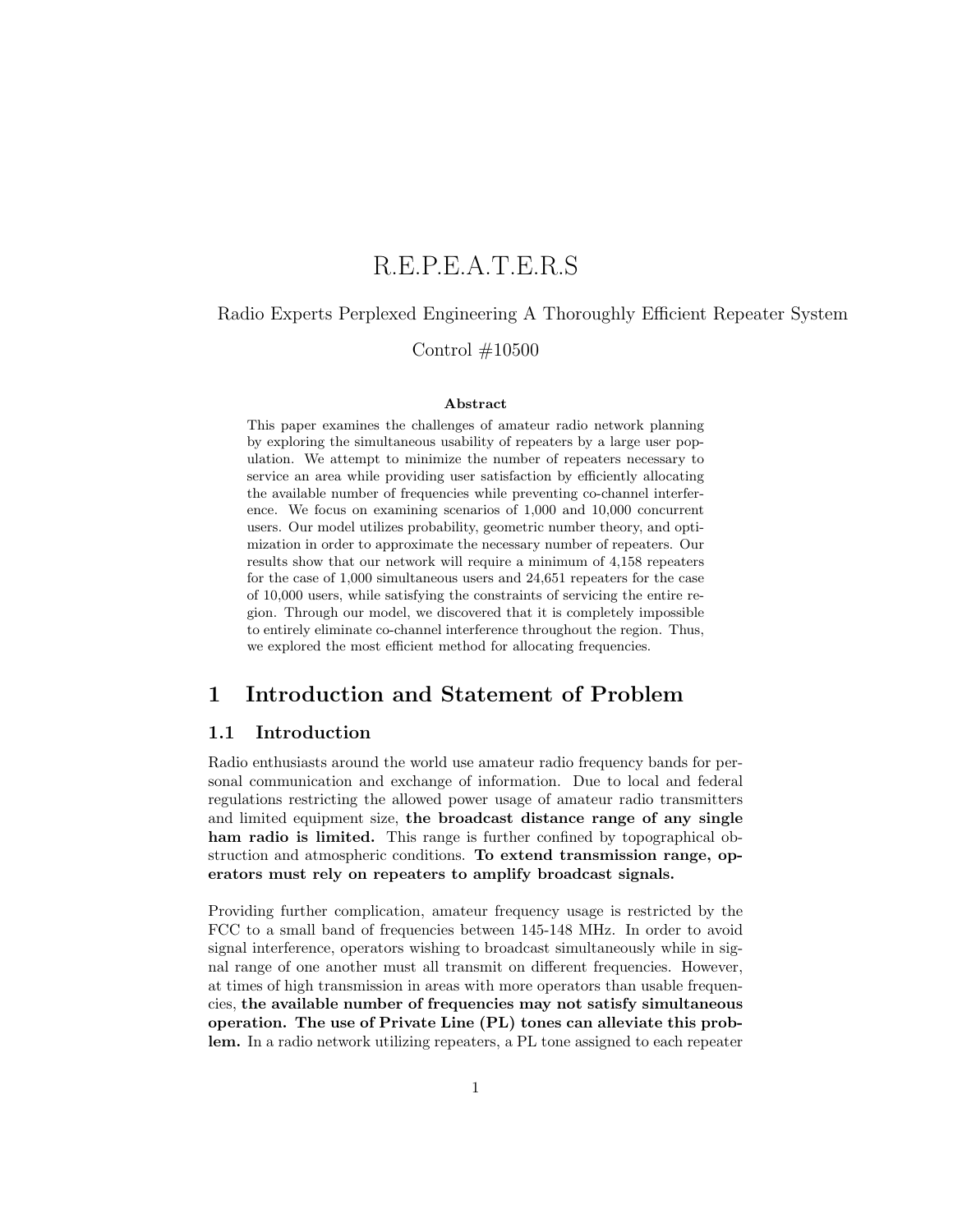can act as a restraining factor in the transmission of a signal. A signal received by the repeater must not only be tuned to the repeater's frequency, but must also include a sub-audible tone on the frequency of that repeater's PL tone. If either the frequency or the PL tone reaching the repeater do not match those programmed into the repeater, the repeater does not transmit the signal. This allows two repeaters tuned to the same frequency to be placed near one another without causing interference as long as they have different PL tones.

## 1.2 Statement of Problem

When constructing a network of PL tone repeaters, one must make the following considerations:

- Repeaters within signal range of each other cannot transmit on the same frequency and PL tone without causing interference. Repeater range is roughly 25 miles.
- Areas of higher network usage require more repeaters than areas of less network usage in order to provide coverage for all operators and minimize interference.
- Transmitter broadcast range is limited.

In this paper, we address these problems and outline a mathematical method for providing complete repeater coverage of an area of roughly 5,000 square miles for 1,000, and later 10,000, simultaneous users while minimizing the necessary number of repeaters.

## 2 Plan of Attack:

Our intention is to develop a geographic model that determines the minimum number of repeaters necessary in a circular area to accommodate a given usage load. In order to accomplish this, our model must consider the location of radio operators within the area bounds, and repeater locations required in order to provide complete area coverage for all radio operators. We will move toward this objective in the following manner:

- 1. Establish Assumptions and Terms: In order to create a workable model, we require the construction of several assumptions about available equipment and the usability of this equipment in our given area. Outlining these assumptions provides a better understanding of our method.
- 2. Present Our Model: Given our assumptions, we simulate a simplified version of the problem.
- 3. Compare Our Model to Models of Similar Problems: This will indicate the limitations of our model and suggest other possible avenues for adjustment under different constraints.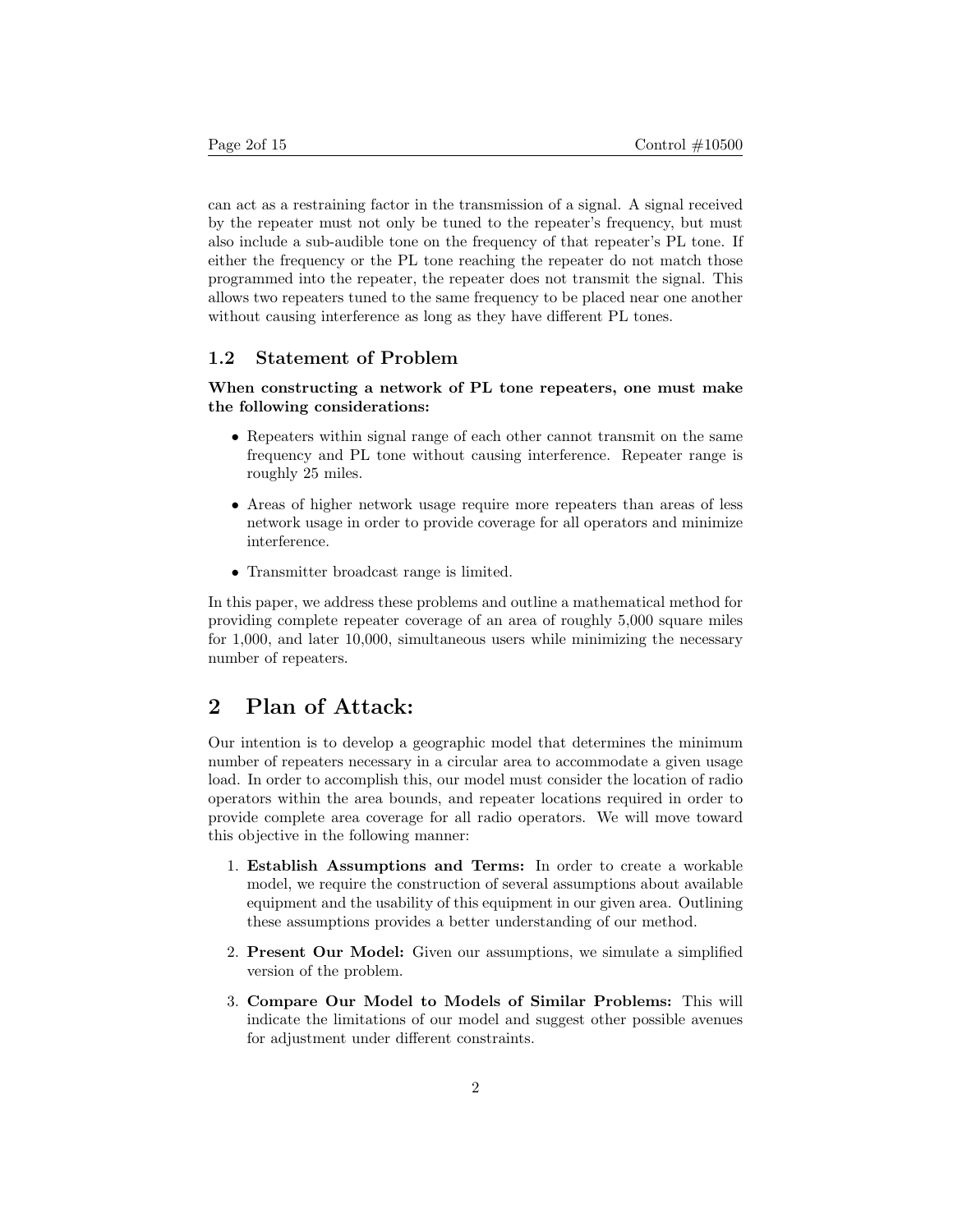## 3 Terms and Assumptions

## 3.1 Terms Defined

The terms below will be defined as follows for the remainder of the paper:

- 1. Signal: A signal refers to a single electromagnetic wave and hence a single frequency (rather than a superposition of waves or frequencies) sent out from any piece of equipment.
- 2. Repeater: A repeater is an antenna that simultaneously receives, amplifies, and transmits a signal.
- 3. Transmitter: A transmitter refers to an amateur radio broadcasting without the use of a repeater.
- 4. Signal Range: The signal range of a transmitter (or of a repeater) refers to the farthest radial distance a signal can travel from this transmitter while still remaining distinguishable from noise according to the sensitivity of the receiving repeater (or transmitter).
- 5. PL Tone: A PL (Private Line) tone is a sub-audible tone in the range of frequencies between 67-254 Hz that is superposed with a signal and transmitted simultaneously. There are 54 PL tones.
- 6. F-T Pair: An F-T pair refers to the superposition and simultaneous transmission of a signal of specified frequency and a PL tone.
- 7. Interference (Co-Channel Interference: Interference occurs when two signals of the same frequency interact with one another. In the case of this model, we use this word to refer to any situation in which the interaction between two signals sent out by two repeaters (or two transmitters, or a transmitter and a repeater) causes the destruction of communication between a transmitter and a repeater. For example, when two repeaters within each others' signal range send signals on the same frequency, an operator also in this range trying to receive a signal on this frequency cannot distinguish between the two signals, and thus cannot obtain any information (such as voice or Morse code) from either signal.
- 8. User: A user is defined as a operater of an amateur radio attempting to broadcast through a transmitter. Users are only broadcasters; they do not receive any signals.
- 9. User Satisfaction: A measure of user satisfaction is minimizing the area where a user is unable to broadcast. This requires that there is a frequency available for their use, and that they can transmit as far as possible.
- 10. Reuse Distance: This is the minimum distance needed between two repeaters to prevent co-channel interference.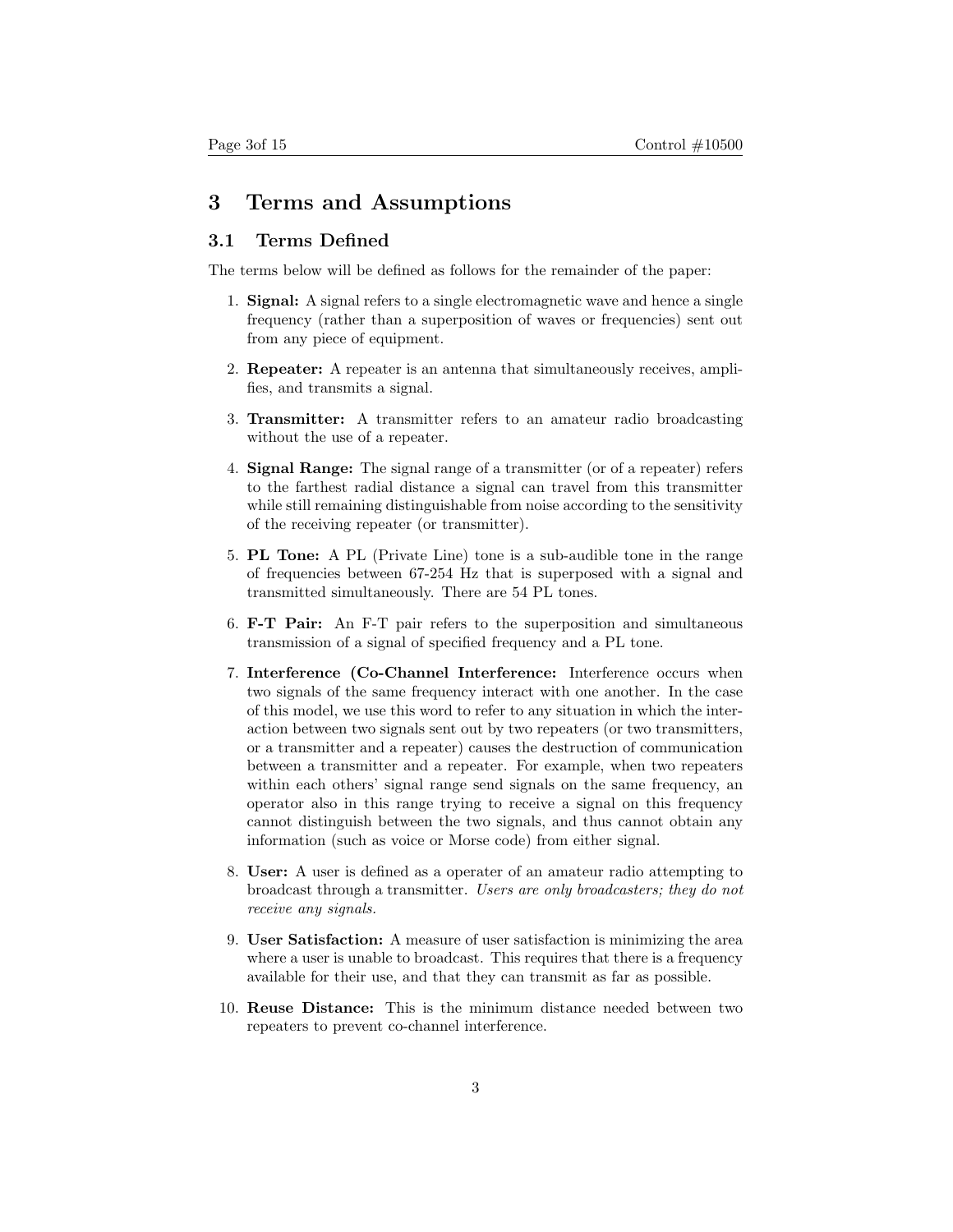### 3.2 Assumptions

In order to define our problem in workable terms, we employ the following assumptions about available equipment, the functionality of this equipment, and the nature of the area in which our network is to be constructed:

- 1. Our network is located in an urban area. This assumption is based on the given conditions of amateur radio operator populations of 1,000 and 10,000 in an area of roughly 5,000 miles, and on published data estimating the number of ham radio operators in U.S. cities [2].
- 2. Transmitters have an average signal range of roughly 5 miles. Radio operators can obtain licenses that allow them to broadcast on equipment with varying levels of power. A different license is required to broadcast with the highest level of equipment power than to broadcast with a lower level of power. The highest legal level of power an operator may use is 1500 Watts [4]. However, operators are legally restricted to use the minimum transmitter power necessary to carry out the desired communications [4]. Since typical transmitter power usages range from 5 W to 1500 W, and considering minimum transmission laws, we assume henceforth that transmitters typically operate with average power usage of 10 W. Thus, using the equation:

$$
L = 40 \log d_m - 20 \log h_T h_R
$$

where L is the loss of power of a signal traveling in an urban area, d is the distance traveled by the signal,  $h_t$  is the height above ground of the transmitter, and  $h_r$  is the height above ground of the repeater, we estimate that a transmitter signal attenuation is large at a distance of 5 miles from the source [1]. Thus, we assume that a transmitter must be within 5 miles of a repeater in order for the repeater to receive and further transmit a signal from this transmitter.

3. Repeaters amplify signals up to a distance of 25 miles. Using the following equation, which describes the attenuation of a signal traveling through free space:

$$
L = 32 + 20 \log f_{MHz} + 20 \log d_{KM}
$$

where L is the loss of power,  $f_{MHz}$  is the frequency and  $d_{KM}$  is the distance [1]. We estimate that a repeater's signal can be received by a transmitter located a distance of 25 miles from the repeater. Note that we approximate that the repeater signal travels through free space, as repeaters are typically placed at much higher elevations than transmitters, thus eliminating many of the barriers encountered at lower elevations.

4. Only the interaction of two signals of the same F-T pair causes interference. Interacting signals of the same frequency but different PL tone, or of different frequency and the same PL tone do not interfere.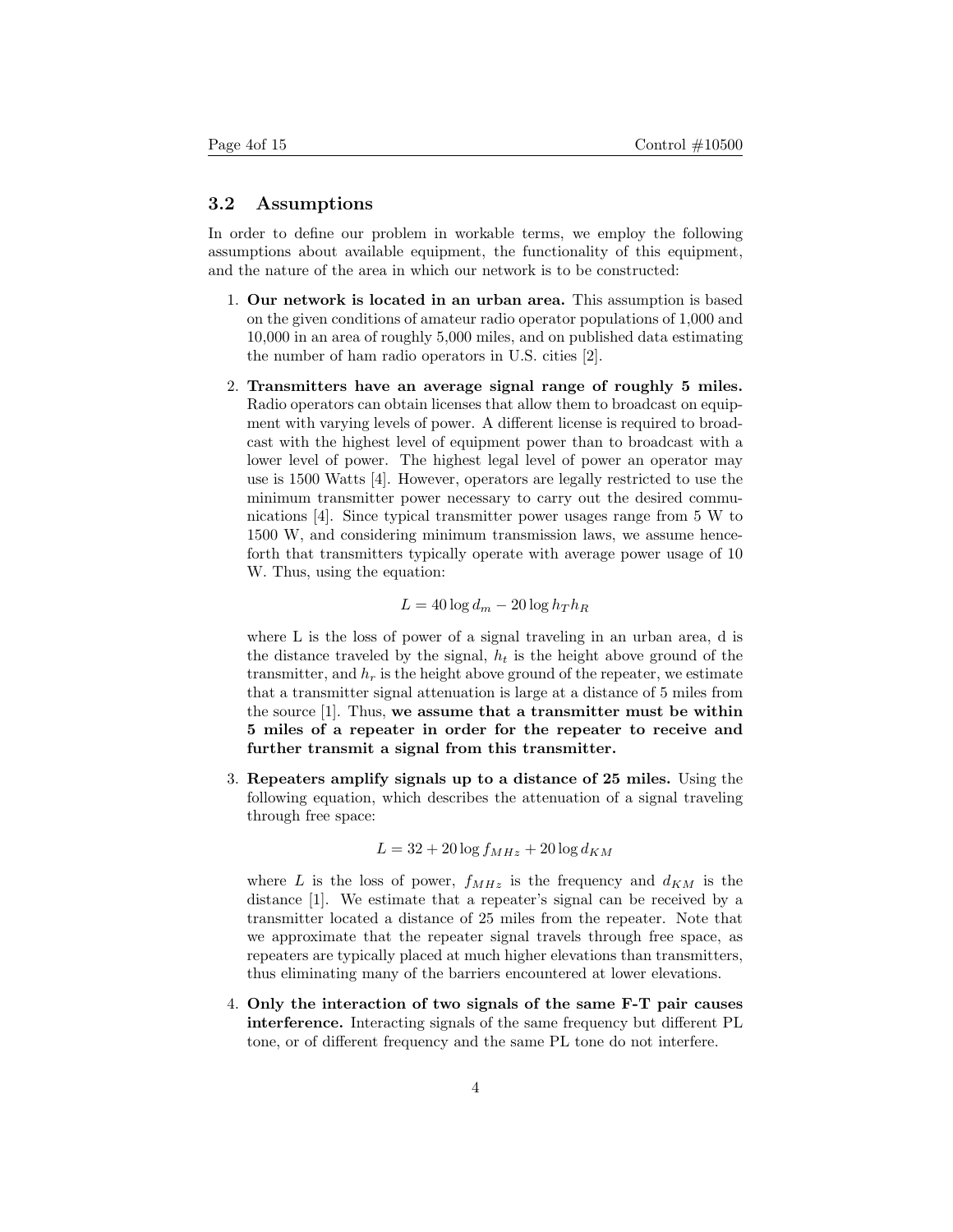- 5. Repeaters are tuned to amplify signals of only one F-T pair. Any transmitter wishing to amplify a signal using a repeater must broadcast using both the frequency and PL tone of the repeater. If either the PL tone or the frequency sent by the transmitter do not match that of the repeater, the repeater will not amplify the signal. This, along with Assumption 3, implies that after 50 miles a F-T pair can be reused but within 50 miles the same F-T pair will cause interference.
- 6. Only one transmitter can utilize a repeater at an instant in time without causing interference.
- 7. Two repeaters using the same F-T pair cannot be placed within each other's signal range without causing interference. Thus, any two repeaters using the same F-T pair must be positioned no less than 50 miles from each other.
- 8. A repeater receives and transmits a signal simultaneously without interference between its received and broadcasted signal. The repeater accomplishes this by increasing (or decreasing, depending on the received frequency) the frequency of each received signal by 600 Hz.
- 9. Amateur radio transmitters can transmit signals only on the following frequencies: 145.01-145.39; 146.01-146.37; 147.6-147.99. Channels must be spaced 0.02 MHz apart from each other [5]. This allows us to have available 56 available channels. With the PL tones, the total available F-T pairs are 3024. They cannot make use of all frequencies legally allowed for amateur use, i.e. 145-148 MHz, due to the 600 Hz change in amplified frequency used by repeaters. Repeaters accept the frequencies listed above and add 600Hz to 145.01-145.39 MHz and 146.01-146.37 MHz while subtracting 600Hz from 147.6-147.99 MHz [5]. The gaps in transmitter frequency usage prevents a transmitter from sending a signal on the same frequency as an amplified repeater signal, thus limiting interference.

## 4 Building the Model

## 4.1 The Strategy

The strategy is to structure the model around an optimization problem:

min The number of repeaters s.t. User Satisfaction Controlling Interference from within signal zone Allocation of F-T pairs effectively

Instead of tackling the optimization problem directly, we focus at first on statisfying the constraints and in the process determine the limiting factors that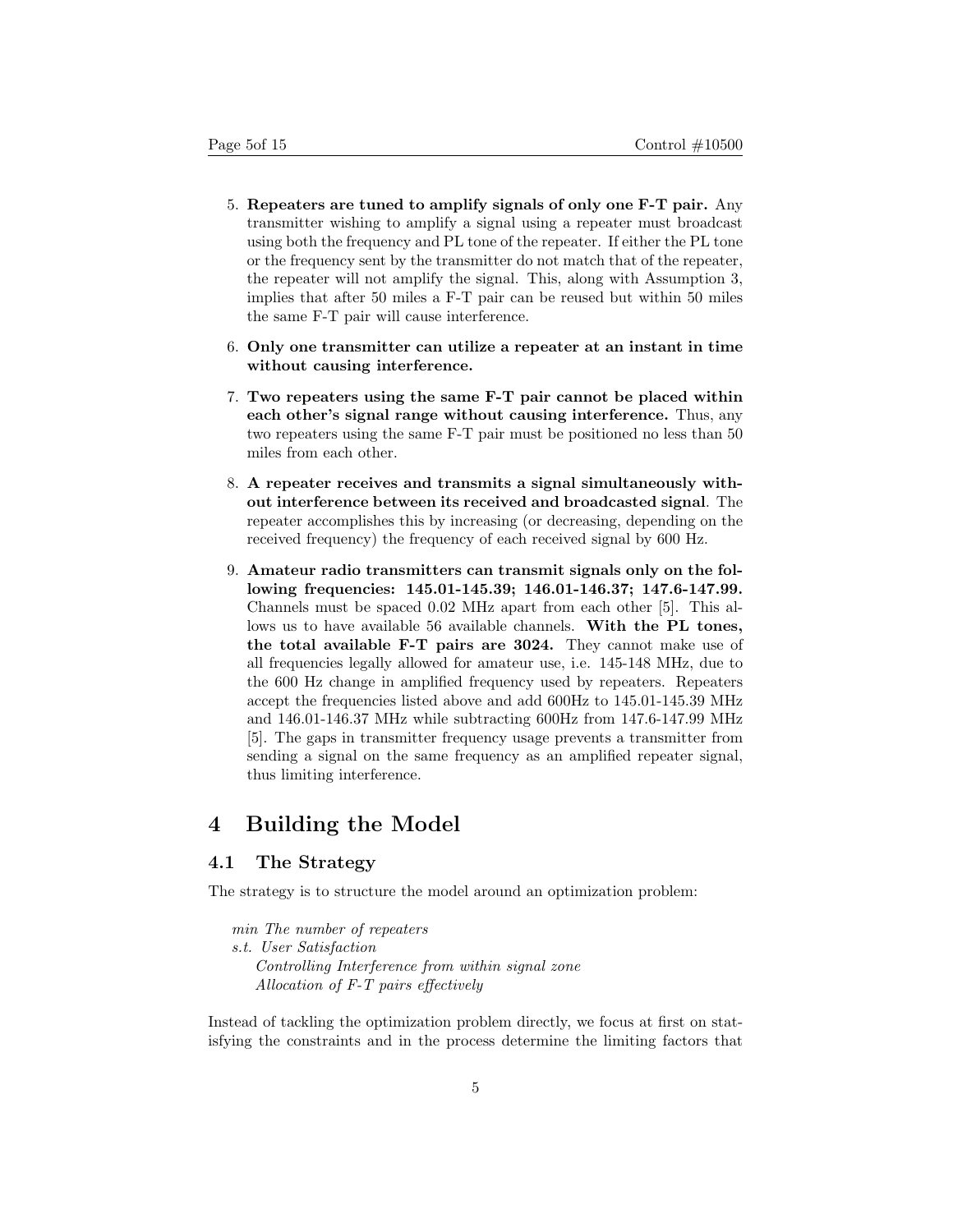control the number of repeaters in a region.

#### 4.2 Distributing the User Population

As described before, users transmit their signals through repeaters. However because of interference, if a user wants to ensure their signal is clearly received, they must use a separate F-T pair than other users. Otherwise, if two users use the same F-T pair (within signal range), the messages will merge and become incomprehensible. Therefore, if users are to simultaneously use the communication network, each user within the signal range must have a distinct F-T pair. Since repeaters can only amplify one F-T pair, each of these users within the signal range must have their own repeater. Hence, it is imperative to understand the location of users.

To satisfy the constraint of an available repeater within a transmission range for all users, we must understand the dispersion of the population across the 5000 sq. miles. This allows us to provide a minimum bound on the number of repeaters needed to service a given area, as we need at least that many repeaters to handle the expected number of users. The upper bound will be determined through probability distributions.

#### 4.2.1 A Simple Model

For a simple model, we assume the users are uniformly distributed across the region. In particular we will focus on the 1,000 user case and amend the model as needed for the 10,000 case.

We would like to determine with 99% certainty the number of users within a particular radius, namely the range of a transmitter 5 miles. To achieve this we will need to define variables:

- 1.  $x_1, x_2, \ldots, x_{1000}$  represent the  $x_i$  user. Because the users are uniformly distributed they are iid.
- 2.  $N_i$  = the number of  $\{x_{j_{j\neq i}} \in B_5(x_i)\}\$ The number of  $x_j$ 's that lie in a ball centered at  $x_i$ .
- 3. N is the max of  $N_i$

The goal is to find a t such that  $P(N > t) < .01$  where t is the maximum number of users within a region with 99% confidence.

#### Union Bound

The Union Bound in probability allows us to approximate the  $\mathbb{P}(N > t)$ . It states that:

$$
\mathbb{P}\left(\bigcup_{i} A_{i}\right) \leq \sum_{i} \mathbb{P}(A_{i})
$$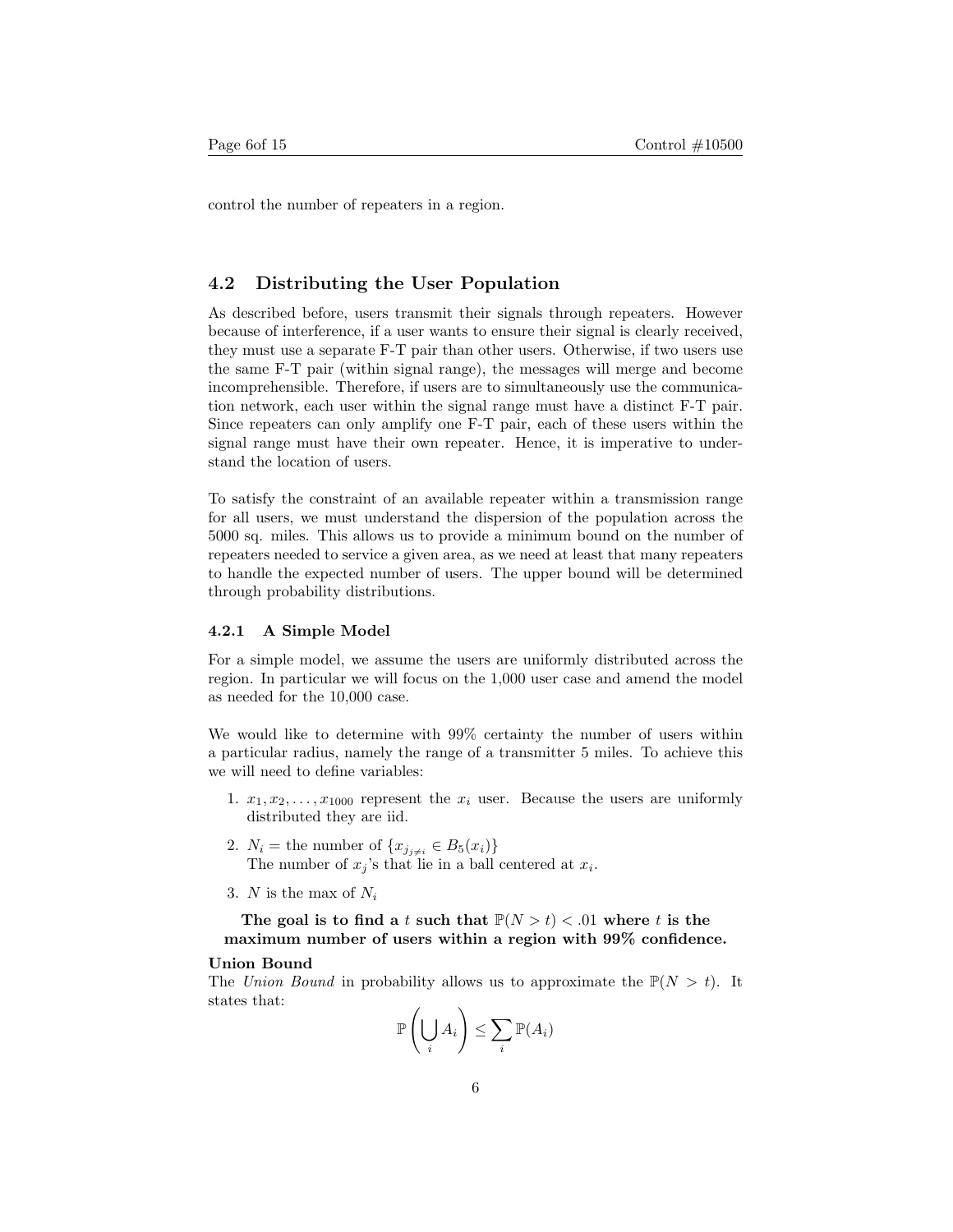for a countable set of events  $A_1, A_2, \ldots$  We are able to apply such a theorem because

$$
\mathbb{P}(N > t) = \mathbb{P}(\exists i \text{ s.t. } N_i > t)
$$
  
\n
$$
\leq \sum_{i=1}^{n} \mathbb{P}(N_i > t)
$$
  
\n
$$
= n \mathbb{P}(N_1 > t) \qquad \text{due to independence.}
$$

Focusing attention onto  $\mathbb{P}(N_1 > t)$ . We note this is equivalent to saying

$$
\mathbb{P}(x_{s1}, x_{s2}, \ldots, \in B_r(x_1)
$$
 and the others do not))

where  $S \subseteq n$ . Therefore this defines a binomial distribution with  $E[X] = np$ . In our case because of the uniform distribution, we know that the  $\mathbb{P}(x_i \in$  $B_5(x_i)$ ) =  $\frac{5^2}{1600}$  or more generally  $\frac{r^2 \pi}{1600 \pi}$  for a ball of radius r. We now see that  $n$  is significantly large and  $p$  is significantly small, allowing the approximate value of  $\mathbb{P}(N_1 > t)$  to be computed by a Poisson with  $\lambda = \frac{nr^2\pi}{1600\pi}$ 

Poisson Distribution Approximation

In terms of a Poisson,

$$
\mathbb{P}(N_1 > t) = \sum_{k=t+1}^{1000} \frac{e^{-\lambda} \lambda^k}{k!}
$$

Approximation of a upper bound on a Poisson is given by: Chernoff Bound

For any  $\delta > 0$ 

$$
\mathbb{P}(X > (1+\delta)\mu) < e^{(-\mu \delta^2/4)}
$$

where X is the sum of independent Poisson trials and  $\mu = np$ . [3]

Substituting  $(1 + \delta)\mu$  = t, we achieve the upper bound as

$$
\mathbb{P}(N > t) < e^{(-\mu(\frac{t}{\mu} - 1)^2/4)}
$$

We are now able to solve for an upper bound:

$$
n\mathbb{P}(N>t) < n \cdot e^{(-\mu(\frac{t}{\mu}-1)^2/4)} < .01
$$

allowing us to explicitely solve for  $t$ .

#### How Good is the Approximation

We see that

$$
\mathbb{P}(N_1 > t) < \mathbb{P}(N > t) < n\mathbb{P}(N_1 > t)
$$

given that  $n$  is a significantly large number and the distribution is Poisson. The Poisson distribution implies that  $\mathbb{P}(N_1 > t)$  is small and therefore the *n* will not significantly affect the value. Thus, we can conclude that this is a fairly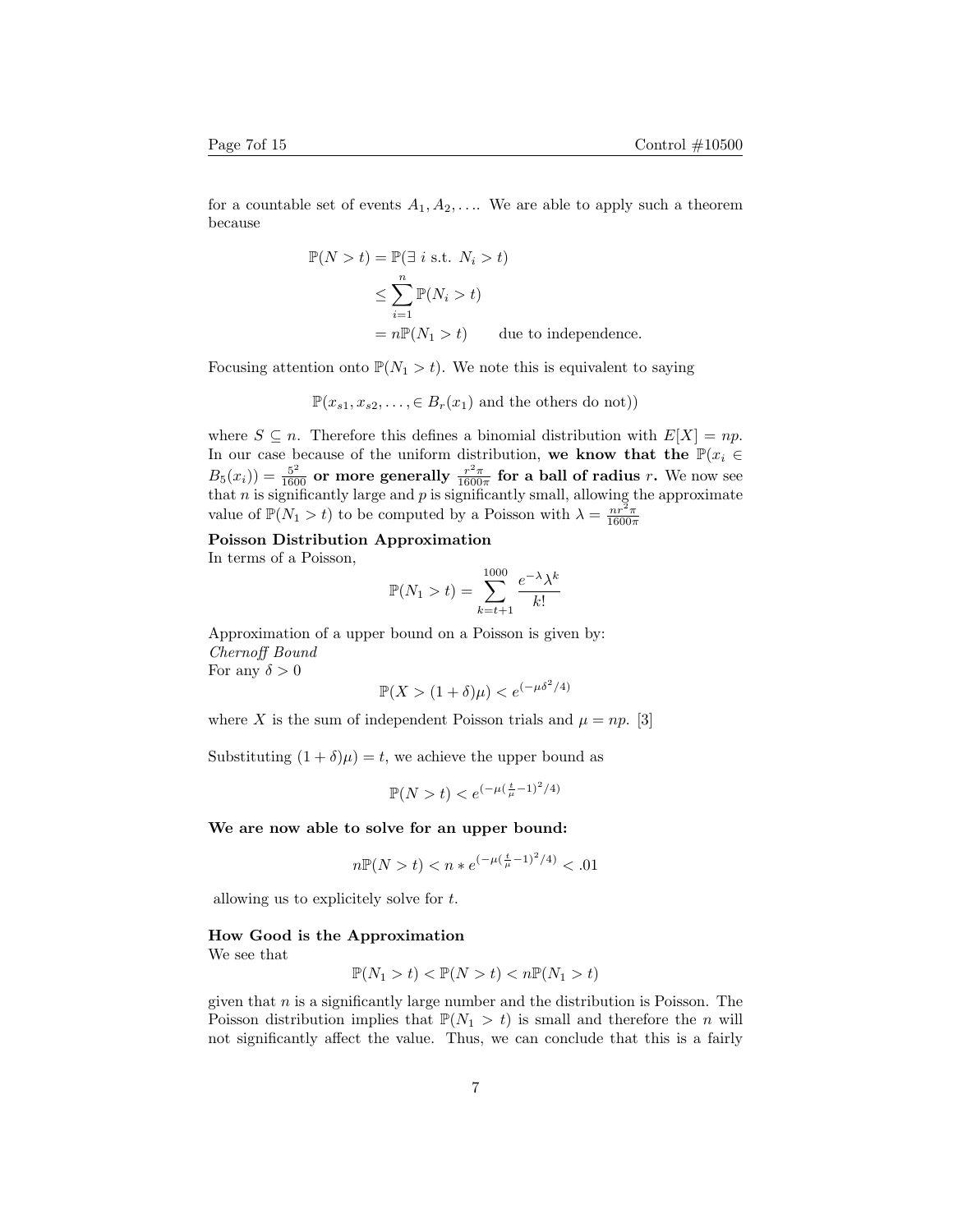reasonable approximation to for  $\mathbb{P}(N > t)$ .

#### Computing the Values

We would like to find the maximum number of people within one transmitter range, or 5 miles with 99% probability.

- 1. *Users* =  $1,000$ This implies that  $n = 1000$  and solving for  $t = 42.44$
- 2. *Users* =  $10,000$ This implies that  $n = 10,000$  and solving for  $t = 249.173$

We are 99% sure that the maximum number of users within 5 miles of each other is 42 and 249 for 1000 and 10,000 users respectively.

### 4.3 Covering the User Population

In order to address the problem of providing repeater coverage for a given number of simultaneous users, we conclude the following based on our assumptions established in Section 3.2:

- Relying on Assumption 6: Only one transmitter can utilize a repeater at an instant in time without causing interference, we infer that complete, simultaneous repeater coverage requires that each transmitter be assigned at least one repeater. This is the only way to ensure that each user is able to transmit simultaneously without the destruction of signal due to interference.
- Assumptions 5: Repeaters are tuned to amplify signals of only one F-T pair, and 6 also lead us to conclude that the first signal of the correct F-T pair to reach a repeater is the only signal that repeater will transmit at a given moment in time. Also relying on Assumption 1: Our network is located in an urban area with approximately uniform signal attenuation, we then determine that the repeater assigned to a transmitter will be the closest repeater to that transmitter. The transmitter will thus broadcast using the F-T pair of its assigned repeater.

The problem of simultaneous coverage thus becomes one of pairing repeaters with transmitters, and placing repeaters of the same F-T pair at distances of at least 50 miles from each other (Assumption 7), while accounting for the probability distribution of transmitters.

To address these problems, we model the area of our network as a circular plane with a lattice covering of regular hexagons (cells). The circular area in Figure 1 represents the 40 mile radius circular area of our network. Based on Assumption 2: Transmitters have an average signal radius of 5 miles, we assign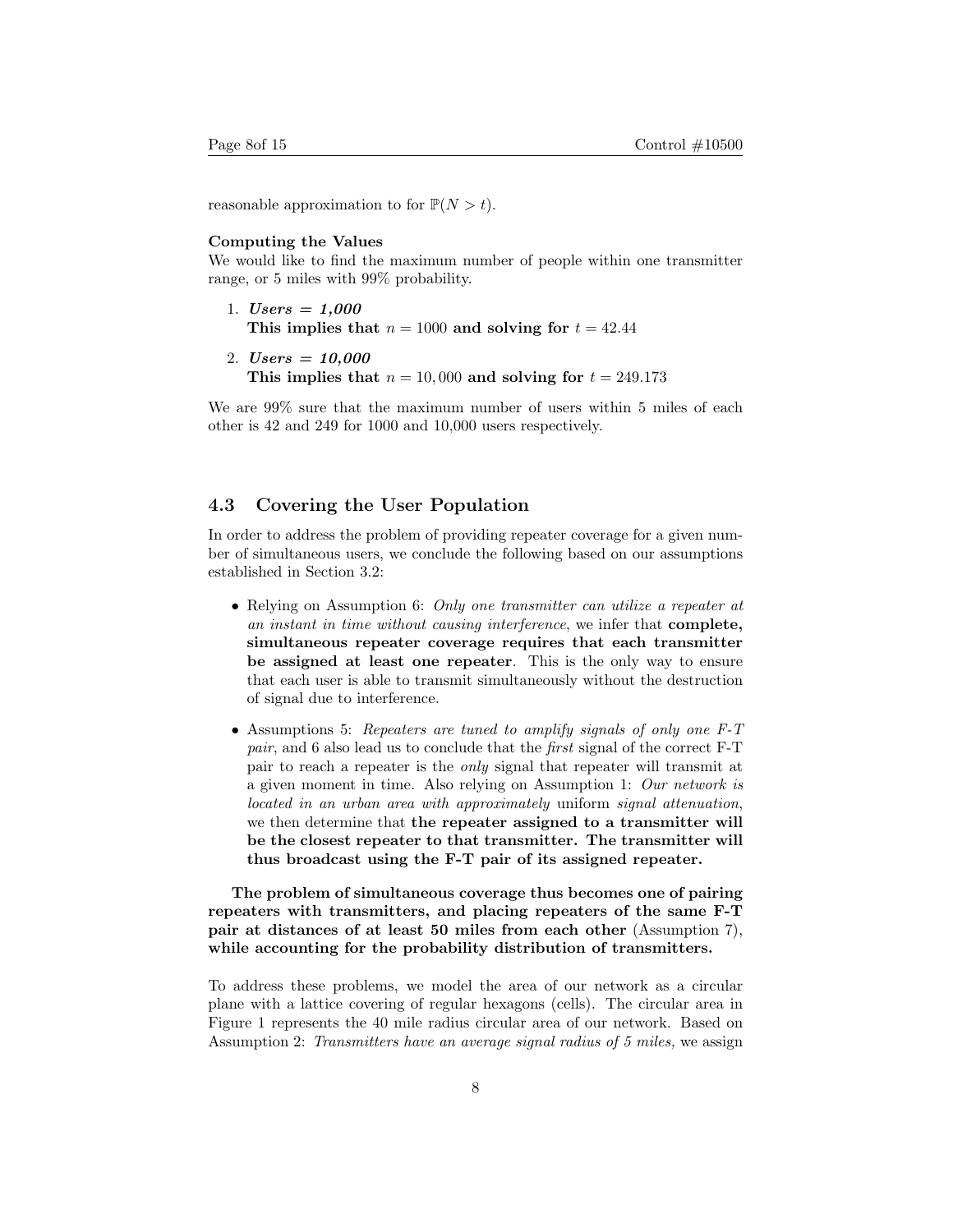the radius of each hexagon within this circle to represent a distance of 5 miles.

Utilizing the theorem from geometric number theory, proved by L. J. Toth, that states:

The densest packing of equal discs in the plane is obtained by arranging them in a hexagonal pattern with each disc touching six others [8]

we claim that our network thus mapped represents the most efficient method for covering an area with densely packed circles while minimizing overlap.



Relying on the probability density of our user population, we assume that for the case of 1,000 users, the largest number of transmitters within a 5 mile radius of each other is 42, and for the case of  $10,000$  users, 249, both with 99% certainty. Thus, at any given time in the case of 1,000 users, each hexagon contains a maximum of 42 transmitters, and in the case of 10,000 users, a maximum of 249 transmitters.

The total number of hexagons within our network area is 99, thus implying that for the case of 1,000 users, the maximum required number of repeaters is 4,158. For 10,000 users, the maximum number of necessary repeaters is 24,651.

#### 4.4 Distribution

We now have an estimate on how many repeaters are necessary to guarantee that every user has an available repeater to transmit their signal. ?Notice that the needed amount of repeaters is much higher than the amount of different F-T pairs. Thus its impossible to completely prevent co-channel interference as well as have an available repeater for everyone. We thus attempt to create a distribution that maximizes User Satisfaction.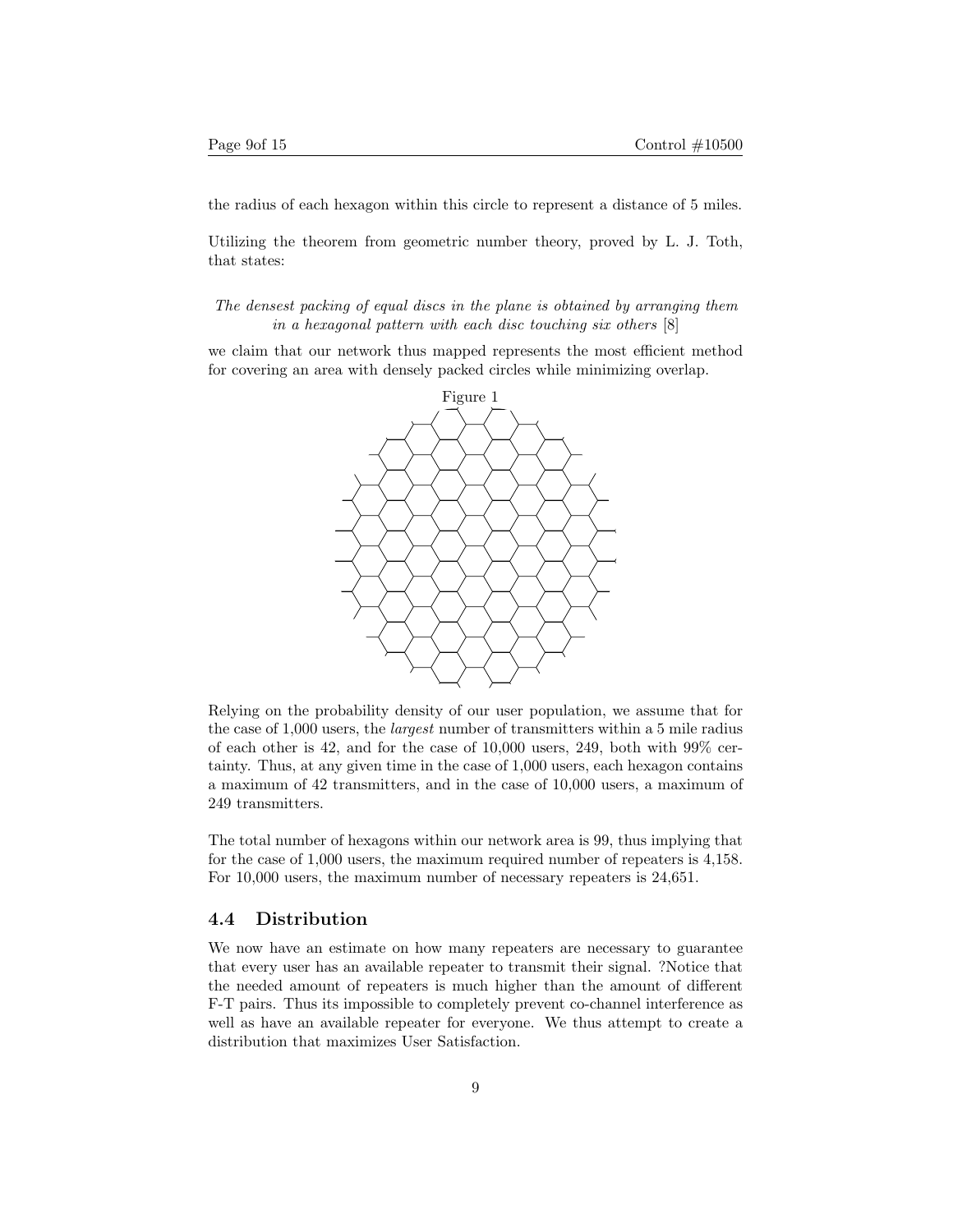### 4.5 Theoretical

This problem is a simple case of a more general problem of radio network allocations. This simple case is called the Fixed Spectrum Assignment, as in the amount of channels per cell is fixed and the channels themselves are fixed. This is exactly our scenario since repeater's location and input F-T is fixed.

We exemplify our method through the following example.

You have 5 different cells with a uniform population distribution. Let there be 5 users per cell using a repeater at any given time. If you can't have any frequency repeated in an adjacent cell, how would you distribute the repeaters? You need 5 different frequencies per cell and each of those frequencies can not be repeated in any adjacent cell due to co-channel interference. We encode these contraints in a  $N \times N$  constaint matrix I, where N is the number of cells that need to be covered, such that each entry is either

$$
I(i,j) = \begin{cases} 1 & \text{if ith cell adjacent to j;} \\ 0 & \text{if not.} \end{cases}
$$

Thus, for our example, I is a  $5 \times 5$  matrix,

$$
I = \left[ \begin{array}{rrrrr} 0 & 1 & 1 & 0 & 0 \\ 1 & 0 & 1 & 1 & 0 \\ 1 & 1 & 0 & 1 & 1 \\ 0 & 1 & 1 & 0 & 1 \\ 0 & 0 & 1 & 1 & 0 \end{array} \right]
$$

We also define a  $N \times 1$  matrix T where each row represents a cell and the entry represents the allowed amount of colors in the cell, thus T in this case is simply

$$
I = \left[\begin{array}{c} 5 \\ 5 \\ 5 \\ 5 \\ 5 \end{array}\right]
$$

Now define another binary matrix  $A = N \times n$  matrix where n is the number of available frequencies. We call A the distribution matrix. If the entry  $A(i, j) =$ 1, then we say that the ith cell as the jth frequency.

We attempt to minimize the amount of co-channel interference while guaranteeing a repeater for every user by setting the constraint

$$
\sum_{i=1}^{n} A(i,j) = T
$$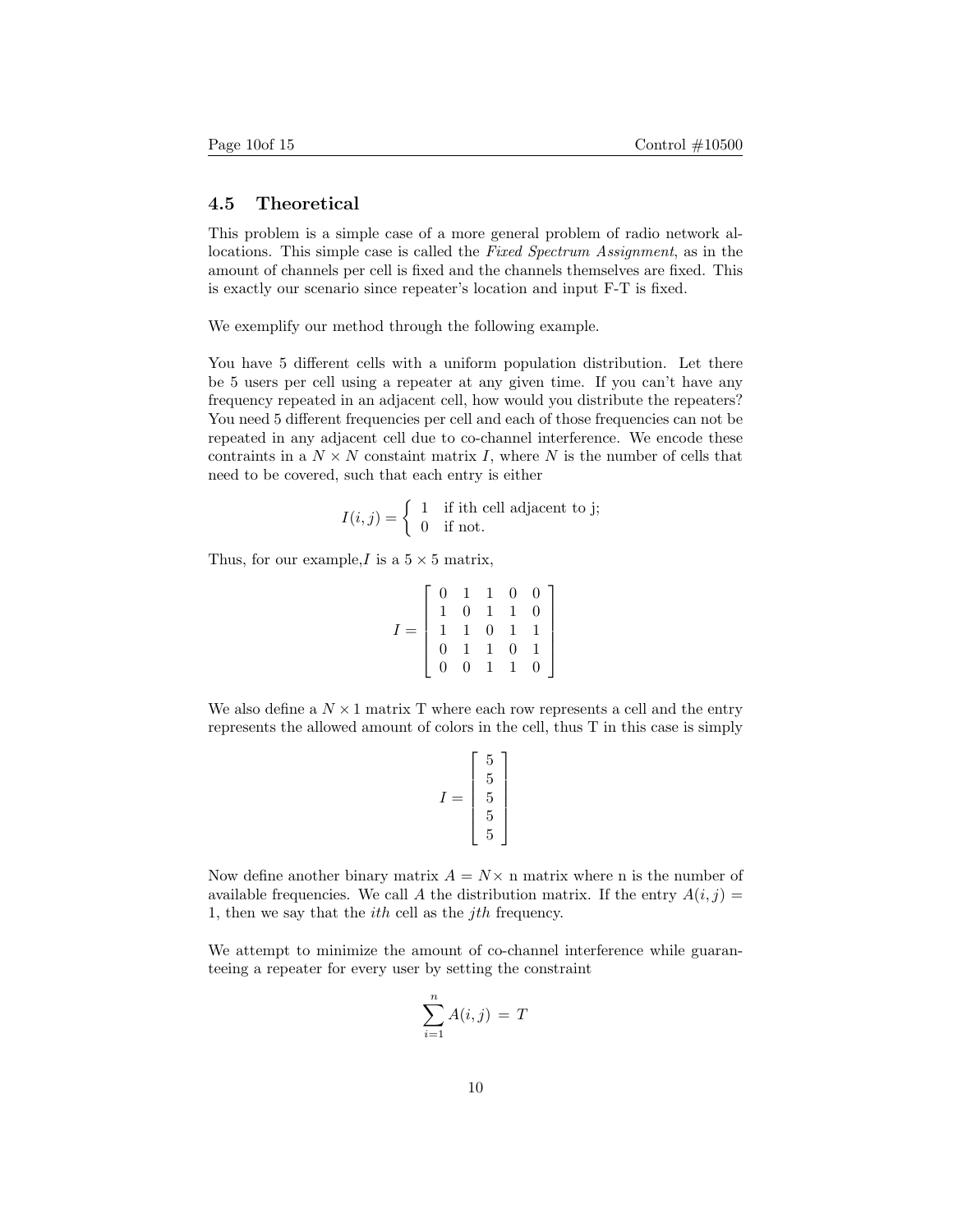and minimizing the following operation on the matrix A. If  $a_1 = A(i_1, j_1) = 1$  and  $a_2 = A(i_2, j_2) = 1$  and  $|j_1 - j_2| < I(i_1, i_2)$ , then we have a contraint violation. More precisely,

$$
V(A) = \sum_{i=1}^{N} \sum_{j=1}^{N} \sum_{k=1}^{n} \sum_{l=1}^{n} = \begin{cases} 1 & \text{if } |k-l| < I(i,j) \\ 0 & \text{if not} \end{cases}
$$

By minimizing the  $V(A)$  operation, we get a matrix A that describes the color distribution is such a way that the number of violations to the constraints are minimized.

#### 4.5.1 Heuristics

Because solving this combinatorial optimization problem is an NP-Complete Problem, computer scientists and engineers have developed heuristic methods to help solve the channeling allocation problem.

#### Simulated Annealing

This heuristic model comes directly from thermodynamics, especially the way liquids freeze and crystallize. The idea is to create a procedure to solve the optimization problem by sampling the possibilities in such a way that it has a high probability of finding optimal or near-optimal solutions in a reasonable time [6]. Usually the heuristic creates a local neighborhood or the set of all possible states after making a slight change to the state. For instance in channeling allocation, a slight change may be swapping the needs of two cells [rows of matrix A]. By doing this, you preserve the frequency demands. In addition, experiments have shown that randomly choosing the cells to switch provides better results over selecting more than one cell at a time or cycling among the seven cells [7]. Determining the states to sample is through a probability distribution based on annealing, specifically the rate at which temperature decreases.

#### Tabu Search

This is one of the most commonly used heuristics. It prevents cycling by penalizing moves to previously visited locations in the search space. The Tabu Search utilizes prior search history in addition to the lowest cost. Two basic components make up the Tabu Search: short-term and long-term memory [7]. Essentially instead of a A matrix as described above, a cube would be used to keep track of the moves and hence able to restrict any repeat moves.

### 4.6 Implementation

In a realistic case, our system of equations become too large to obtain a feasible solution in a reasonable time. In our problem, we have over 3000 different F-T pairs, 50 cells, and 40 people per cell which means our matrix I will be a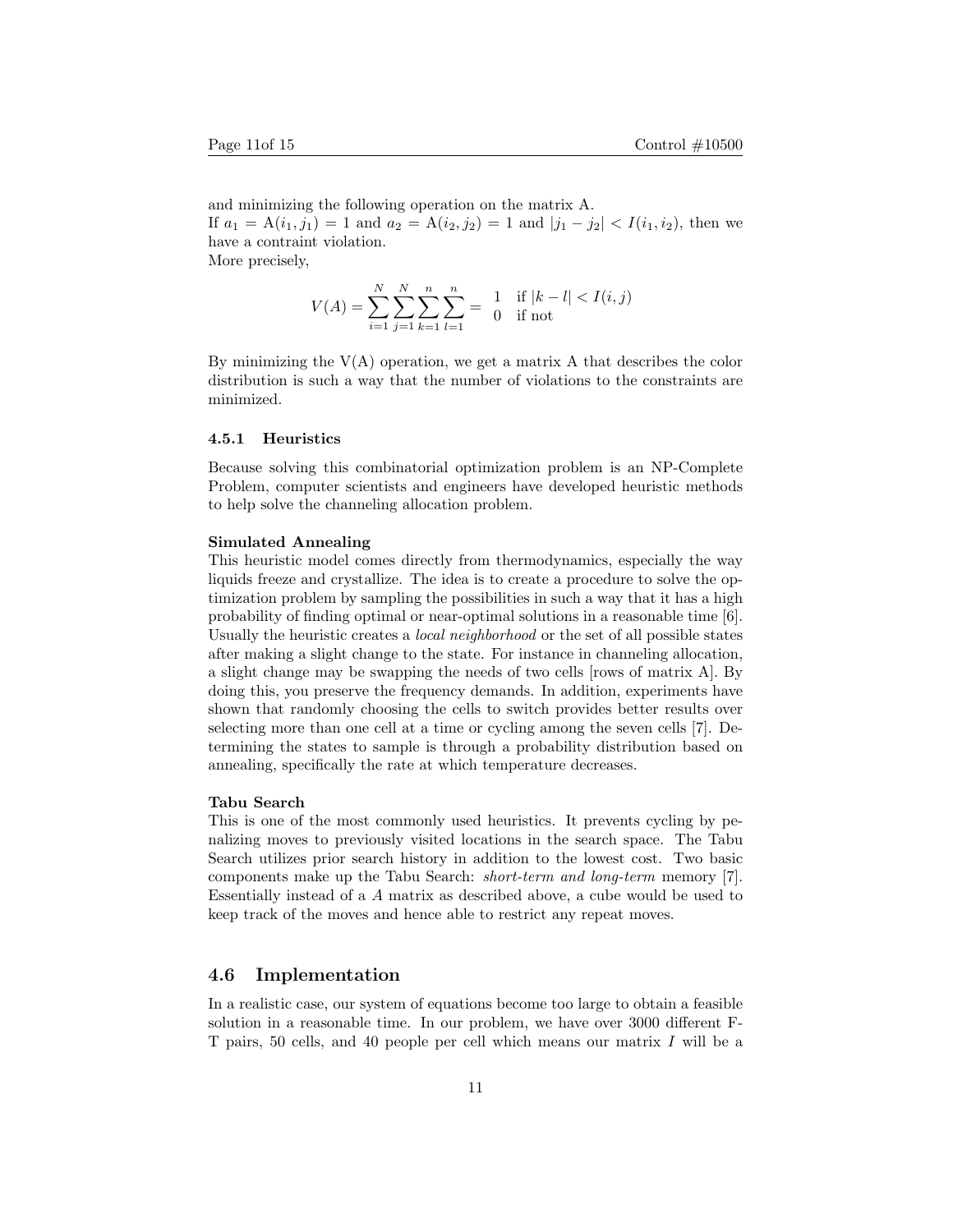$50 \times 50$  matrix and A will be a  $50 \times 3000$  matrix. The constaint matrix T will have entries of 42 which allows for even more combinations of A which implies that the space of possible repeater distributions would be extremely large. This makes our theoretical method to get the most optimal solution impractical. We thus simplify the problem in the cost of accuracy in the following way.

- The group of F-T pairs per cell is represented by one color
- The repeaters in a cell is located at the center of the cell
- We use a random number generator to create our A matrix and choose the matrix A such that the number of violations is minimized after a certain amount of runs.

#### 4.6.1 Plan of attack

We first index each cell with a natural number and create our matrix  $I$  which encodes our weak constraint that attempts to limit the amount of co-channel interference.

In the case of 10,000 simultaneous users, there will be much more entries of 1 than in the 1,000 case.

Instead of keeping the color of adjacent cells different like in the example, we instead contrain the colors of cells within the reuable distance of 50 miles of each other to be of different colors.

This may be impossible in some cases so we weakly constain it and make the number of violations to the constraint minimized.

We then draw circles centered at the *i*th cell of radius 50 miles and for every *jth* cell within that reusable distance, we input  $I(i, j) = 1$  and for those outside, a 0.

Once we've constructed the matrix  $I$  to fit our scenario, we set up our program to create  $100 \times 3000$  matrices with a random input generator. With each created matrix, the program determines the number of violations to the weak constraint. By running this program over and over again, we obtain a matrix A that violates the constaints minimally and thus have found our obtimum distribution.

#### 4.6.2 Pseudocode

Input Constraint Matrix Generate Potential Distribution Matrix For all entries of Distribution Matrix **Generate Random Number** random number  $= 0$  or 1 If row of Distribution Matrix sums to less than 1 then place random number in the entry of Distribution Matrix Else place a 0 Continue until Distribution Matrix is complete end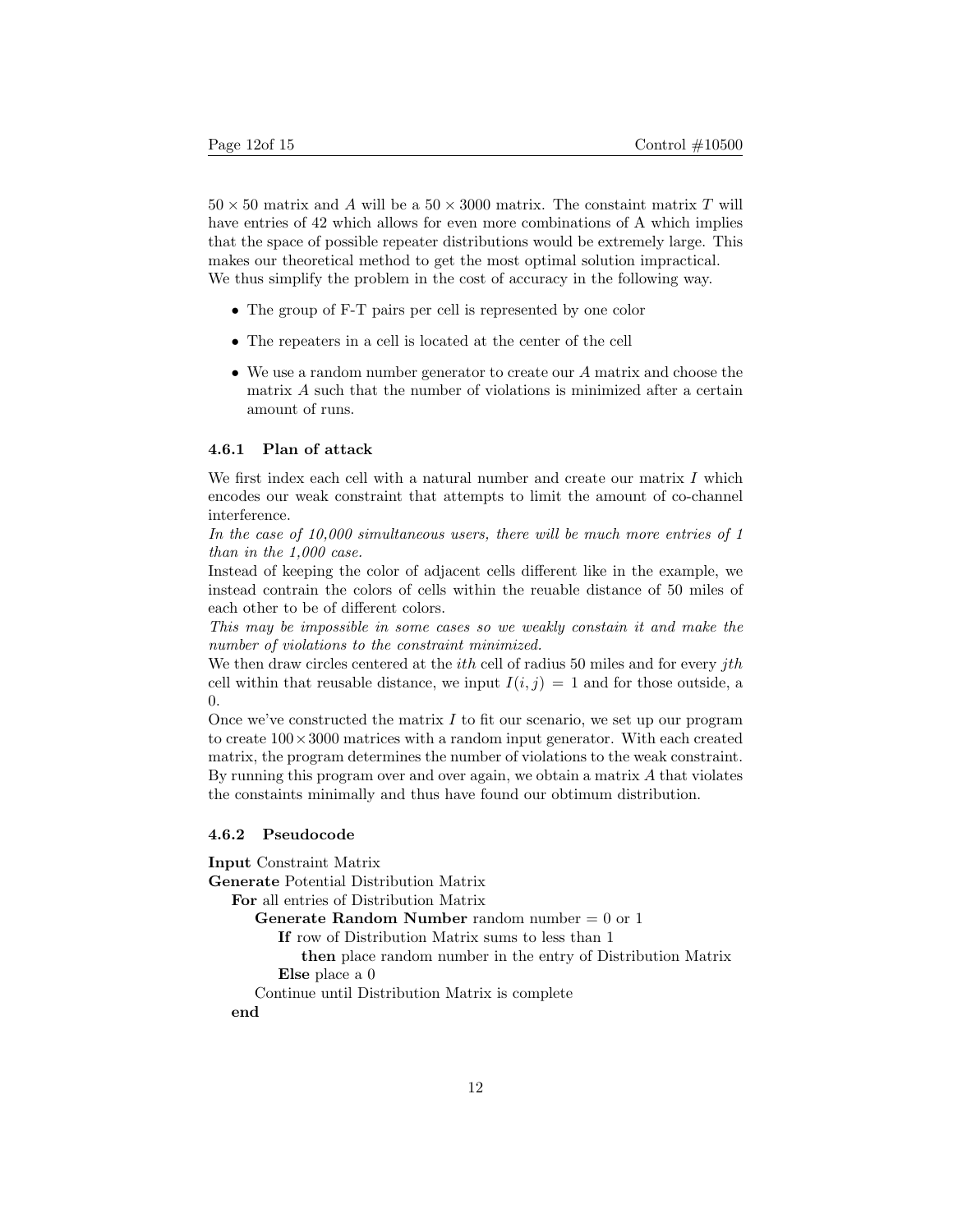| If The rows of Distribution Matrix each sum up to 1           |
|---------------------------------------------------------------|
| then Accept Distribution Matrix                               |
| <b>For</b> all combination of indicies of Distribution Matrix |
| If entries of Distribution Matrix $= 1$                       |
| <b>then</b> Check contradiction and sum up all contradictions |
| end                                                           |
| If minimum so far $>$ new distribution matrix sum             |
| then save new sum as minimum and                              |
| new distribution matrix                                       |
| <b>Else</b> Reject Distribution Matrix                        |

Restart Process of Generating Distribution Matrix

## 4.7 Mountains

We started with the assumption that everything is based on a flat surface and the propagation of the radio waves is uniform; meaning the signal sent by a transmitter at one location travels just as far as signals sent in another. In the case with a uneven terrain, i.e., mountains, we must consider the larger effects of radio wave propagation. To describe the propagation loss of radio waves we used an equation derived from emperical data which is commonly used by the International Telecommunications Union (ITU),

 $\Delta P = 40 \log(d_m) - 20 \log(h_T h_R),$ 

[1] where  $\Delta P$  is the difference between power transmitted and power recieved,  $d_m$  the distance between the transmitter and reciever in meters, and  $h_T h_R$  is the product of the height of the transmitter and the height of the reciever in meters.

#### 4.8 A more complicated terrain

Radio wave signals can only propagate and arrive at a receiver if the receiver is in the "line of sight" of the transmitter. When the terrain is more complicated, for example mountainous, the "line of sight" becomes non-uniform and location dependent. This adds another dimension to the problem in that placement of the user and the repeater must be taken into account. Repeaters on mountaintops send a farther signal making the signal more prone to co-channel interference however, by the propagation equation introduced above, the user signals are more easily accepted. Conversly, repeaters in a valley reduce cochannel interference, but the user must be much closer.

Our model doesn't account for this irregularity and thus must be altered to account for such conditions.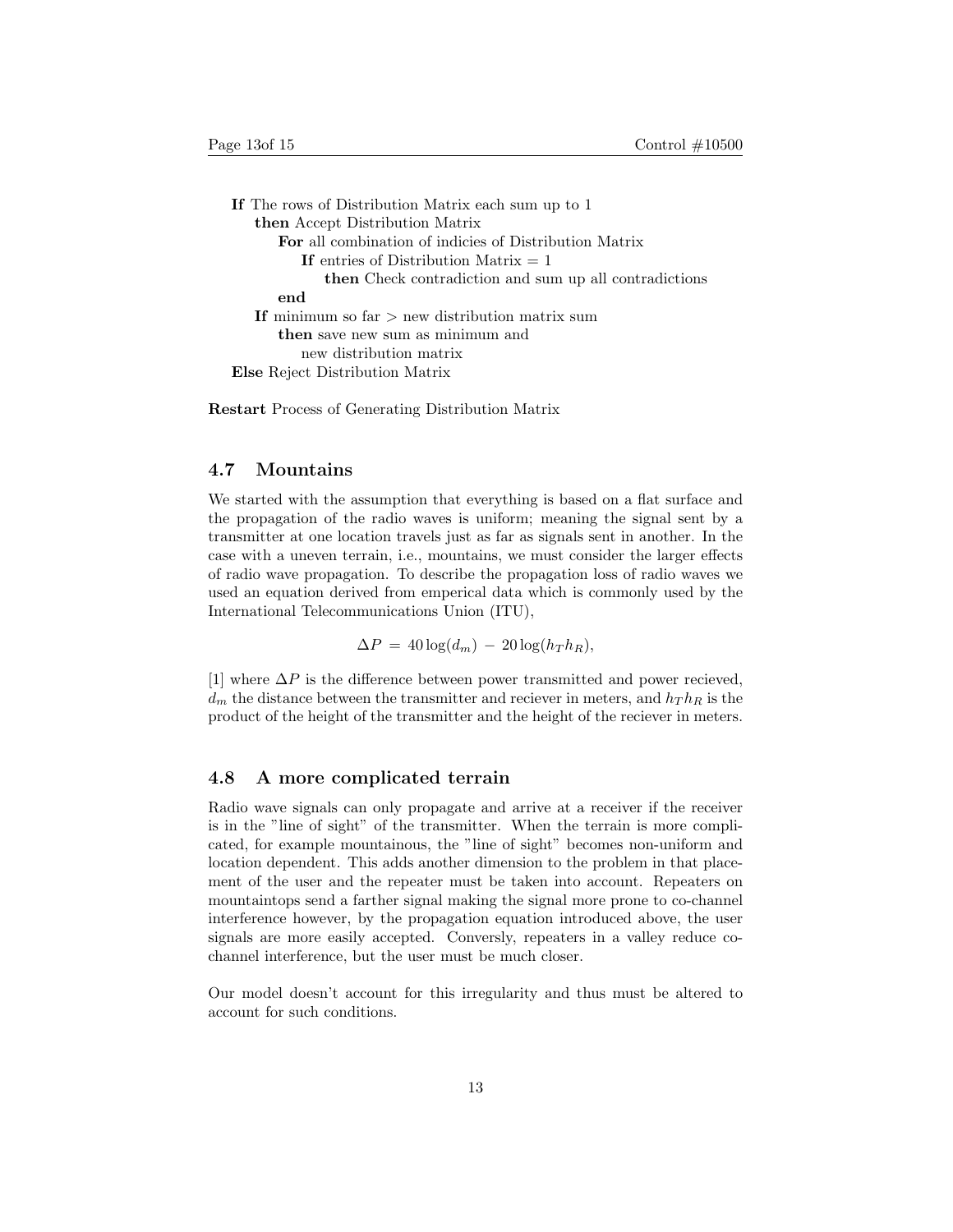- The matrix I which encodes our weak constraints must be altered and weights must be added, i.e. entries of 2, 3, or 4, etc. depending on the importance of each constraint to again find the most efficient repeater distribution.
- Our probability distribution was assumed to be uniform since one part of the terrain was not any more favorable than any other part of the terrain. In the case of mountains, we would have to take into account the relative population of inhabitants in mountains versus the ground. Thus implimenting a non-homogeneous Poisson process.

## 5 Results

The problem of minimizing repeaters in a given area while providing simultaneous coverage to all users proved to be multifaceted:

- Based on our assumptions about the usability of repeaters, we determined that for each population case, the lower bound of the number of necessary repeaters was the number of users.
- In order to provide an accurate approximation of how transmitter signals would be distributed throughout the region, we then required a model of probable user population density in our network area. Using an upper tail bound Poisson process, we determined that the upper bound of users, and thus necessary repeaters, within any 5 mile radius in the network area was 42 for the 1,000 user case, and 249 for the 10,000 user case.
- Mapping our network area as a circular plane with a lattice covering of regular hexagons, we modeled our user population at its upper bound by assigning each cell its maximum number of users.
- This method used the distribution matrix, A, to minimize interference, and thus determine the most efficient placement of repeaters.

## References

- [1] D.M and R.C.V. Macario Balston, Cellular Radio Book Systems, Artech House, Inc, 1993.
- [2] FCC Amateur Radio, www.wireless.fcc.gov/services, 2002.
- [3] John Canny, Chernoff Bounds.
- [4] National Archives and Records Adminstration, Electronic Code of Federal Regulations, www.ecfr.gropaccess.gov, 2011.
- [5] Clayton Hallmark, *THe Complete FM 2-Way Radio Handbook*, Tab Books, 1974.
- [6] Robert and Stephen Hurley Leese, Methods and Algorithms for Radio Channel Assignment, Oxford Press, 2002.